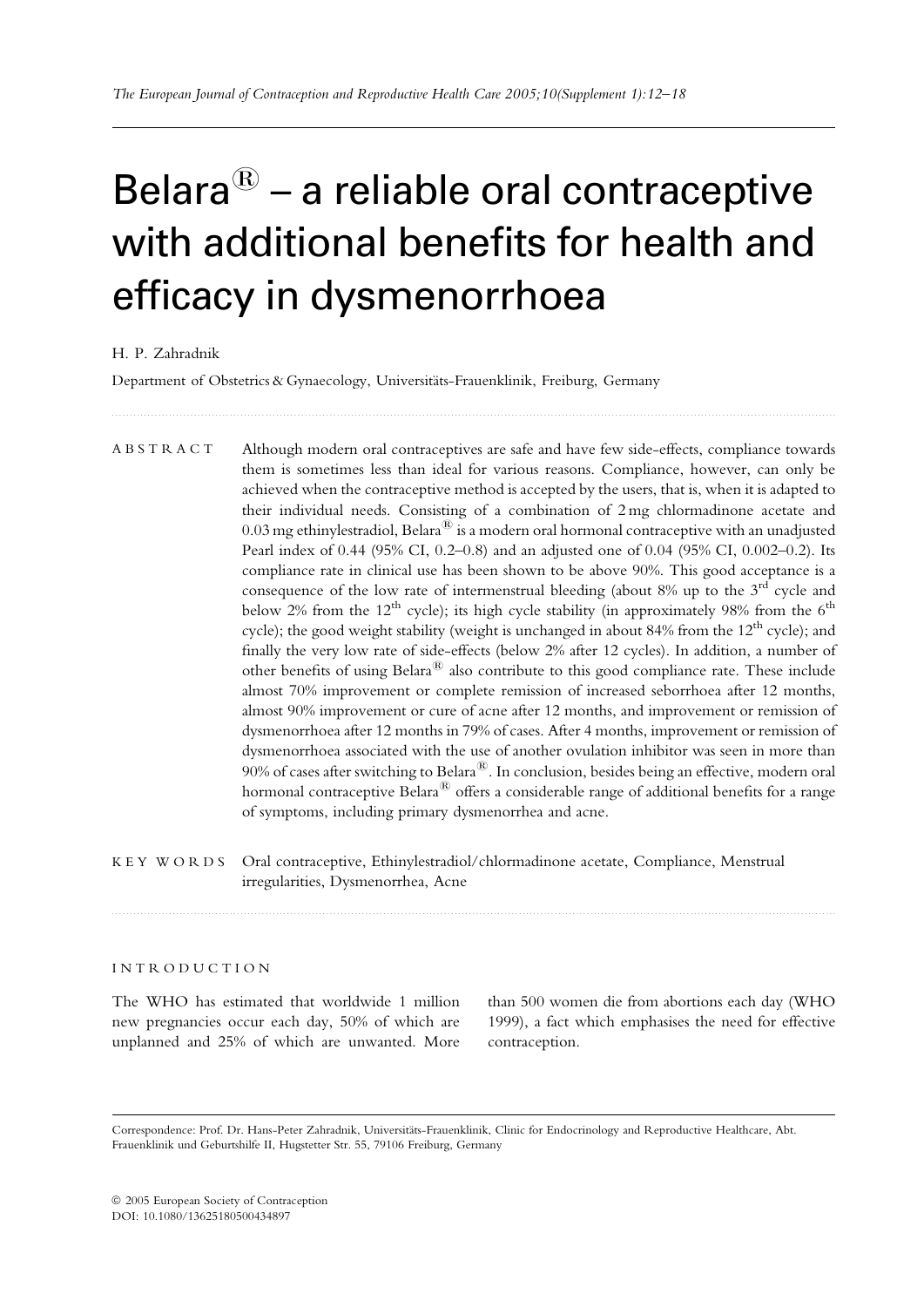Modern hormonal oral contraceptives are safe and low in side-effects and only a few contraindications restrict their use. To prevent unwanted pregnancies and insufficient therapeutic outcomes it is absolutely necessary to ensure an acceptable compliance in contraceptive use. In order to promote compliance it is essential for the practitioner to offer a contraceptive adapted to the individual needs of women. Belara<sup> $R$ </sup>, the combination of 2 mg chlormadinone acetate (CMA) and 0.03 mg ethinylestradiol (EE), is a modern oral hormonal contraceptive with an excellent Pearl index and additional benefits for skin and hair and overall well-being of the woman, and it therefore fulfils these criteria.

# CONTRACEPTIVE EFFICACY

Belara $^{(8)}$  is a modern oral hormonal contraceptive consisting of a monophasic combination of 2 mg chlormadinone acetate and 0.03 mg ethinylestradiol. The efficiency of this micro pill has been demonstrated in a study involving 29,262 cycles in 2620 women, in whom a total of 10 pregnancies occurred during the 12-month observation period. Thus the unadjusted Pearl index was calculated to be 0.4 (95% CI 0.2–0.8). When intake errors were taken into account this resulted in an adjusted Pearl index of 0.04 (95% CI  $0.002 - 0.2$ )<sup>1</sup>. This high contraceptive efficacy may be explained by the profound modulatory effects of Belara $^{\circledR}$  on the ovaries which result in inhibition of ovulation. In addition, Belara<sup>®</sup> has an effect on suppression of endometrial growth and increased viscosity of cervical mucus.

#### TOLERABILITY

A post marketing surveillance study documented the rates of common complaints observed during the use of oral contraceptives<sup>1</sup>. The reported incidence of breast pain, headache, depression, gastrointestinal problems and loss of libido were all reduced during the 12-month study period (Figure 1).

Weight change is a concern for women taking oral contraceptives, particularly those in younger age groups, and can be a major factor affecting compliance. The weight change after 12 cycles with Belara<sup> $18$ </sup> is shown in Figure 2. In 78.8% of women their weight was unchanged.

The compliance rate for Belara $^{(8)}$  in clinical use has been shown to be above  $90\%$ <sup>1</sup>. In part this is a reflection of the low rate of side-effects, but it may also be due to the additional benefits that  $Belara^{\circledR}$  confers on its users. Adequate cycle control is an important factor for the acceptance of an oral contraceptive, and problems with cycle control are probably the most important reason for discontinuing oral contraceptive use.

# BENEFITS FOR WOMEN WITH BLEEDING DISORDERS

The post marketing surveillance study further showed that during the first cycle 18.3% of women taking Belara<sup>®</sup> had spotting and 2.9% had breakthrough bleeding. These figures had decreased to 7.9% and 1.9%, respectively, by cycle 3 and fell further during the 12-month study period<sup>1</sup>.

Dysmenorrhoea is a further common menstrual cycle disorder causing discomfort in many women. The incidence of dysmenorrhoea was studied in 531 women, where it was found that between 17.7 and 24.4% (depending on the method of examination) suffered from mild to severe dysmenorrhoea, the younger the women the higher the incidence<sup>2</sup>.

In the post marketing surveillance survey, of the 1266 patients who suffered from dysmenorrhoea in the last two cycles before the use of Belara $^{(8)}$ , the symptoms disappeared in 66% of cases and dysmenorrhoea pain was reduced in a further 13% after 12 cycles of Belara<sup> $\text{R}$ </sup> use<sup>1</sup> (Figure 3).

A further study conducted in Columbia of 742 Latin American mestisse women found that 32% of women reported cycle irregularities such intermenstrual bleeding, oligomenorrhoea and amenorrhoea. After cycle 2 of Belara<sup>®</sup> intake only 6.6% of women reported cycle abnormalities and this further fell to 4% after the third cycle<sup>3</sup>.

This ability of Belara<sup>®</sup> to decrease blood loss and reduce painful menstruation indicates its potential use as a therapeutic option for anaemia and dysmenorrhoea. Like other ovulation inhibitors, Belara $^{\circledR}$  causes a significant reduction in endometrial thickness. This reduces total endometrial production of the uterine contractile prostaglandin  $F_{2\alpha}$ , which in turn explains the long familiar therapeutic effect of contraceptive pills and progestins in dysmenorrhoea.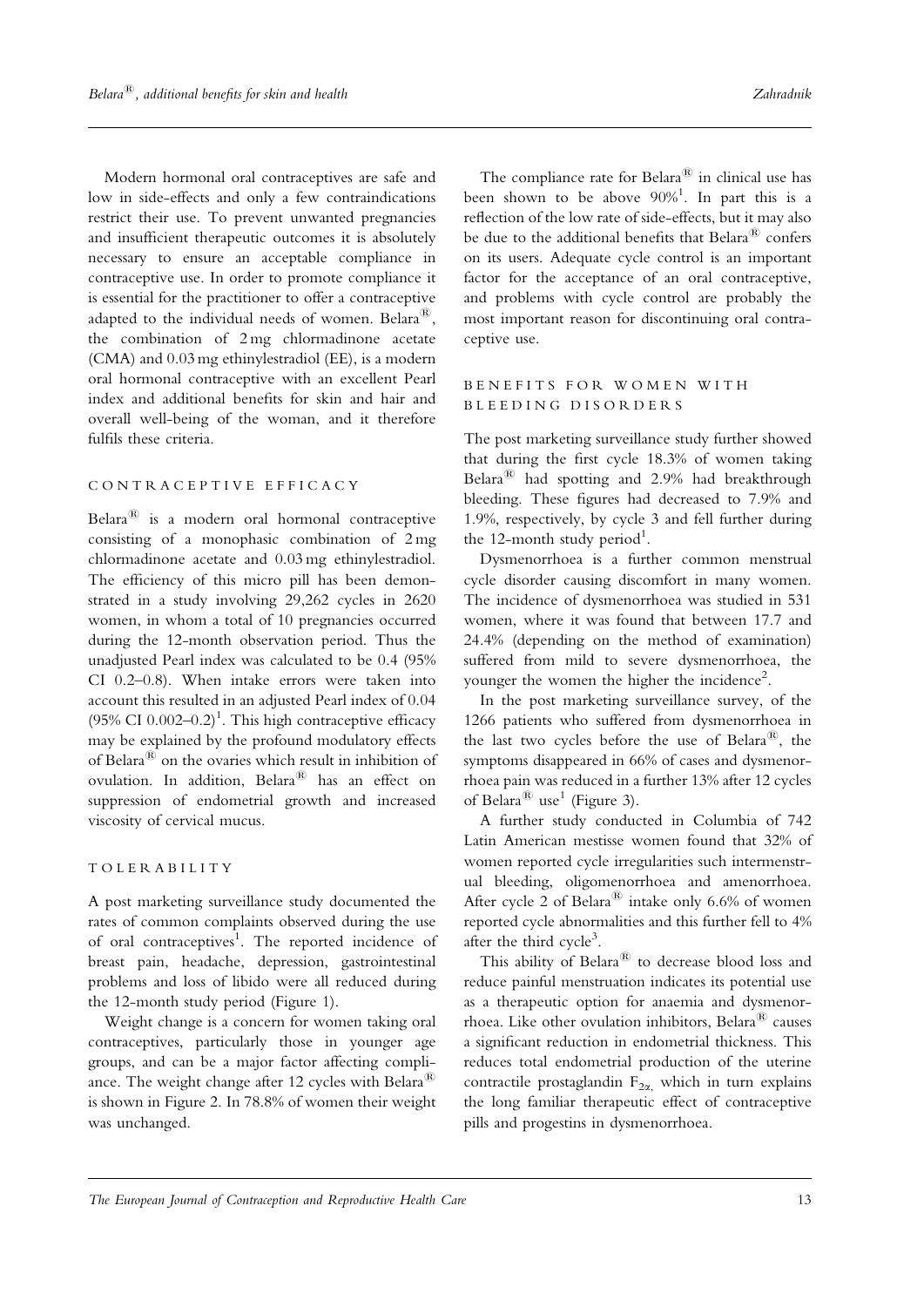

Figure 1 Incidences of breast pain, headache, depression, gastrointestinal problems and loss of libido were reduced during the 12-months of the postmarketing surveillance study<sup>1</sup>



Figure 2 In 78.8% of women weight was unchanged after 12 cycles with Belara<sup>®1</sup>

In a further study of 1939 women with frequent dysmenorrhoea who were using other contraceptives, there was an almost 95% decrease in painful menstruation after 4 cycles of Belara<sup>®</sup> use<sup>3</sup> (Figure 4).

Thus, women who were already suffering from dysmenorrhoea while taking other ovulation inhibitors experienced an impressive improvement in the number of painful menstrual cycles when switching to Belara $^{(8)}$ . Since a further reduction in endometrial

thickness is unlikely, the reason for the large difference in effect between  $\overrightarrow{B}$  Belara<sup>®</sup> and other contraceptive pills could be presumed to be due to the progestogen component of Belara<sup>®</sup>. Belara<sup>®</sup> contains  $2 \text{ mg}$  of chlormadinone acetate (CMA) which could be responsible for the beneficial effect on dysmenorrhoea. It may be speculated that CMA has a special pharmacological action in relation to endometrial arachidonic acid metabolism (Figure 5).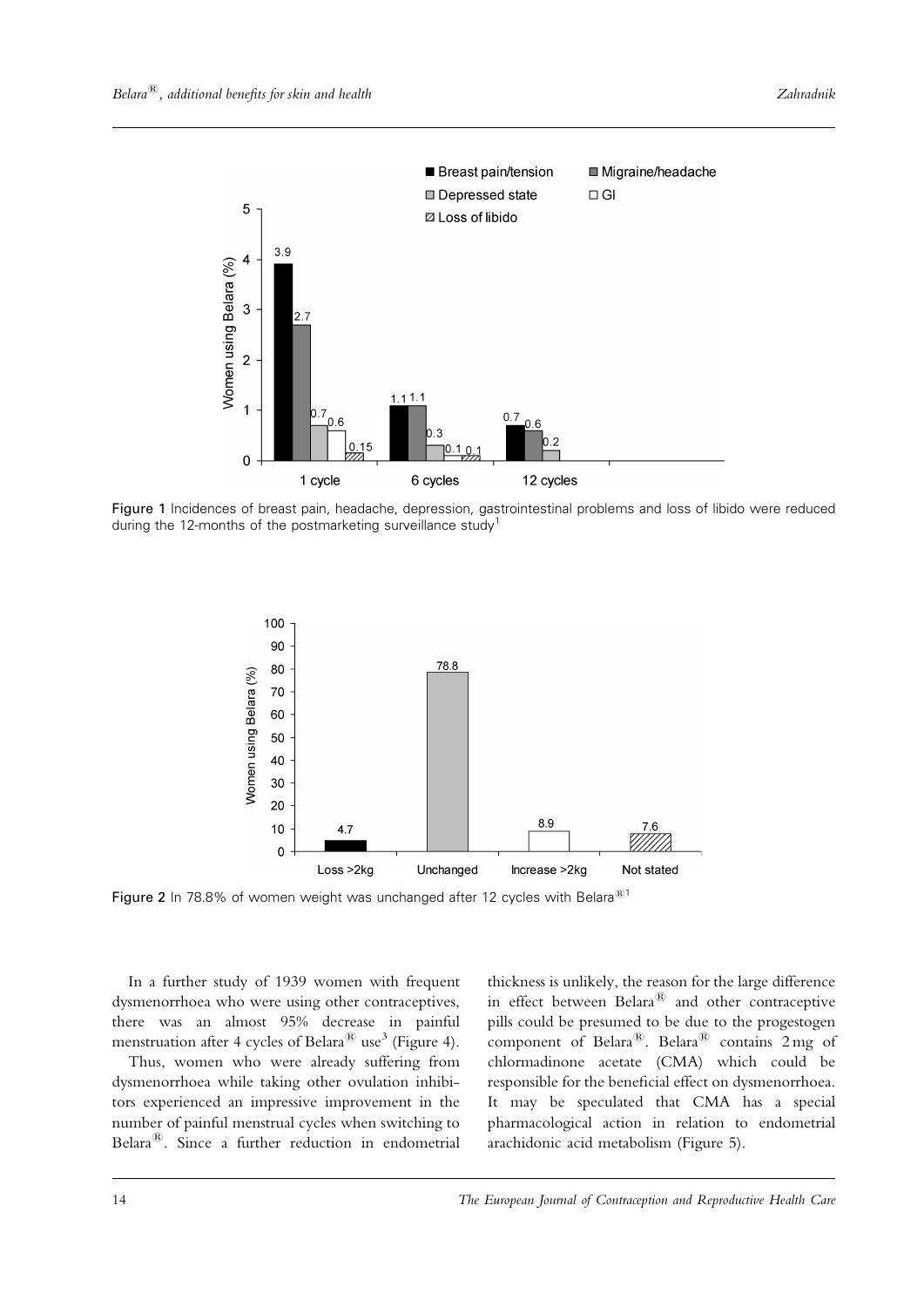

Figure 3 After 12 cycles with Belara ( $n = 1266$ ), dysmenorrhoea was no longer present in 66% of the women and reduced in 13%<sup>1</sup>



Figure 4 Another post marketing surveillance study showed a decrease in dysmenorrhoea rates by 95% after 4 cycles with Belara in 1939 users<sup>3</sup>

Phospholipase A2 is responsible for the transfer of the substrate to arachidonic acid. Cyclo-oxygenases 1 and 2 are responsible for the production of prostaglandin  $F_{2\alpha}$  from arachidonic acid and the consequent stronger uterine contraction in women with dysmenorrhoea. It can be speculated that binding of CMA to glucocorticoid receptors is responsible for blocking phospholipase A2 and this, in combination with the inhibition of cyclo-oxygenases (as with other oral contraceptives) results in specific effects on the prostaglandin levels.

This possible mechanism obviously warrants further investigation, but should it prove to be the case, CMA

would be of particular therapeutic relevance not only for dysmenorrhoea but also for a variety of other indications.

#### BENEFITS FOR THE SKIN AND HAIR

The benefits of Belara $^{(8)}$  on the skin are in part a consequence of the moderate anti-androgenic properties of CMA.

Many women with seborrhea and acne suffer from hypersensitivity of the sebaceaous glands to androgens. In the sebaceous gland the enzyme  $5\alpha$ -reductase type 1 converts testosterone to its more active component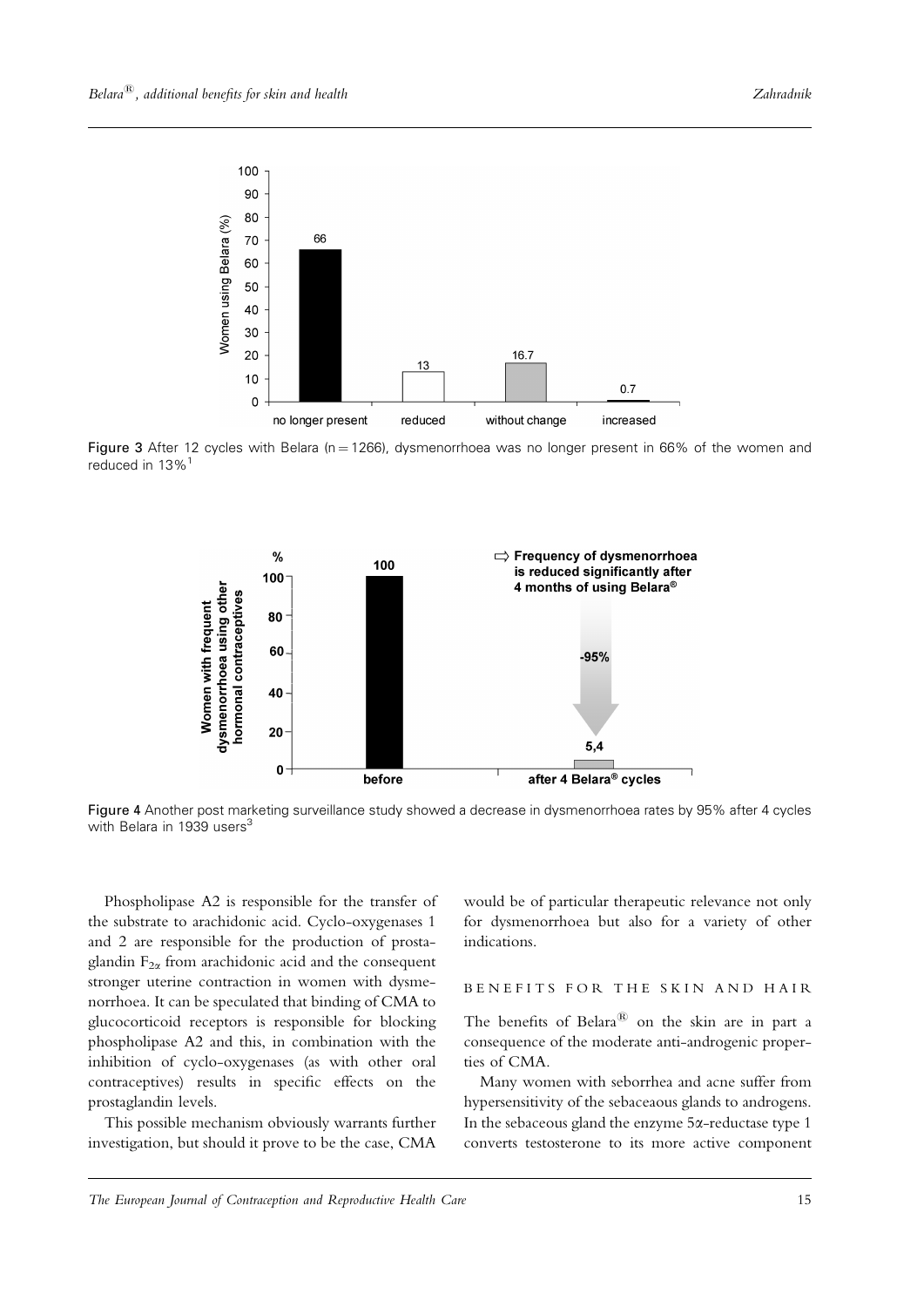

Figure 5 The possible intracellular pathways leading to dysmenorrhea. Chlormadinone acetate-binding to glucocorticoid receptor might be responsible for blocking phospholipase A2 and this, in combination with the inhibition of cyclo-oxygenases (as with other oral contraceptives) results in specific effects on the prostaglandin levels.  $IP_3$  = Inositol-1,4,5-triphospate, DAG = Diacylglycerol, PGE<sub>2</sub> = prostaglandin PG E<sub>2</sub>, PG F<sub>2a</sub> = Prostaglandin F<sub>2a</sub>,  $TXA<sub>2</sub> = ThromboxaneA2$ 

dihydrotestosterone (DHT). In contrast to many other progestins used in oral contraceptives, CMA competes with androgens at the level of the androgen receptor, displacing natural androgens so that they cannot act. In addition, CMA may also inhibit 5*x*-reductase type 1 resulting in lower levels of circulating DHT. This leads to a down-regulation of the number of androgen receptors.

CMA inhibits the secretion of androgens from both the woman's ovaries and adrenal cortex. In addition, the estrogenic component of Belara<sup> $\mathbf{B}$ </sup>, ethinylestradiol (EE) induces the liver to synthesize increased amounts of sex hormone binding globulin (SHBG). About 98% of sex hormones travel in the blood, half loosely bound to albumin and tightly bound to SHBG. The extra SHBG increases the quantity of tightly bound testosterone and reduces the amount that is biologically available. The free testosterone levels stay within the normal range.

The combined effects of CMA and EE, as found in Belara $^{(8)}$ , on levels of SHBG have been shown in a

comparative study with another oral contraceptive  $(0.03 \text{ mg EE}/0.15 \text{ mg levonorgestrel})^5$ . By cycle 4 of Belara $^{(8)}$  administration the plasma level of SHBG had almost doubled (Figure 6).

### CLINICAL CONSEQUENCES

The benefits conferred by Belara $^{\circledR}$  intake in terms of skin problems have been demonstrated in a phase III study, where it was found that after six cycles of Belara<sup>®</sup>, there was a 60–70% improvement in acne<sup>6</sup>. After 12 cycles acne was either cured or improved in 90% of cases (Figure 7).

The prevalence of seborrhoea after 6 cycles was reduced to 23% in comparison the first cycle without  $Belara^{\circledR}$ .

#### CONCLUSIONS

Belara $^{(8)}$  has been demonstrated to be a reliable and effective oral contraceptive. Its proven anti-androgenic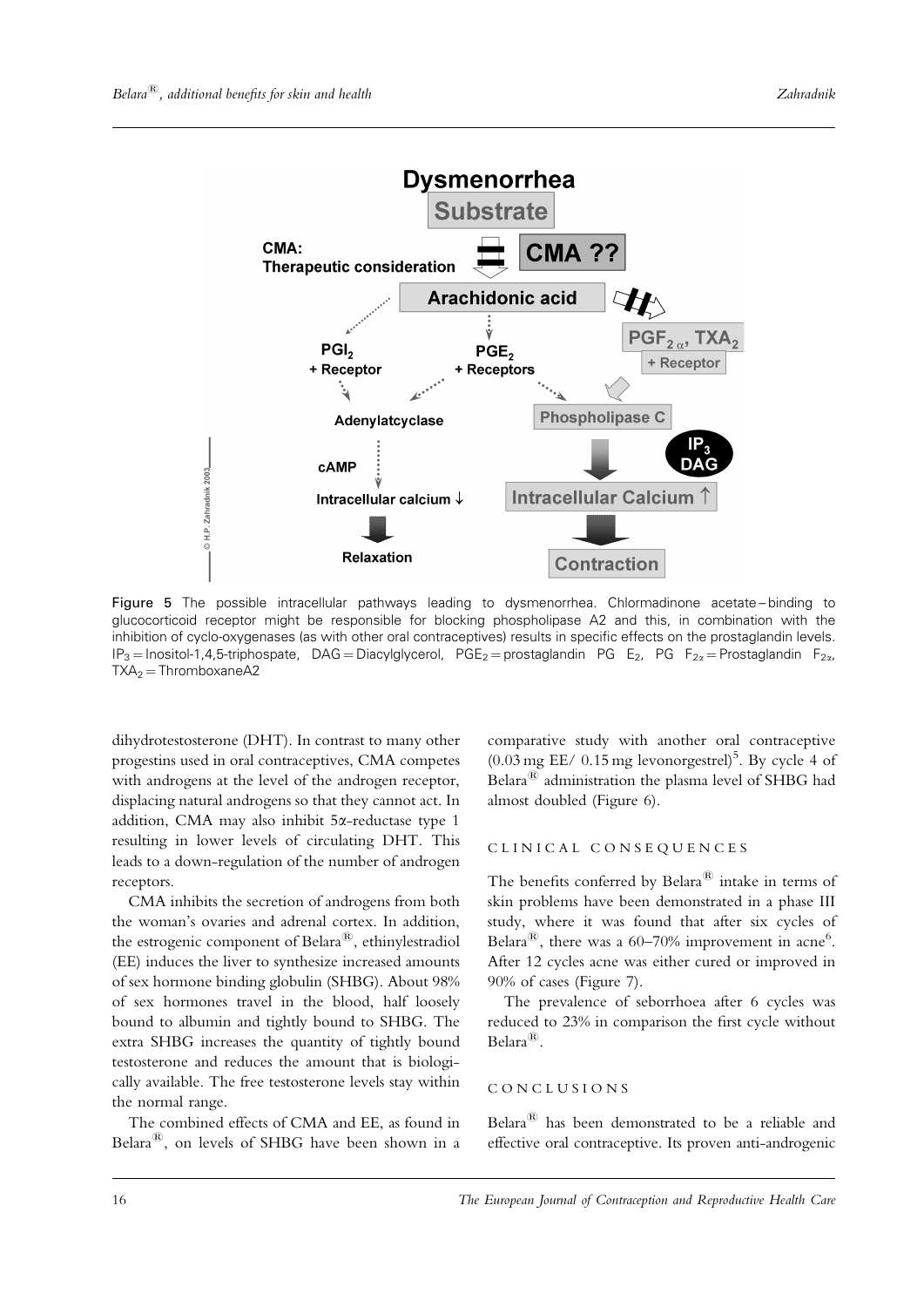

# $\rightarrow$  EE/CMA: SHBG increase of almost double in the plasma level → EE/LNG: SHBG slight decrease in plasma levels

Figure 6 SHBG-levels have doubled after 4 cycles with Belara as shown in a comparative study with another oral contraceptive (0.03 mg EE/ 0.15 mg levonorgestrel)<sup>5</sup>



Figure 7 A phase III study showed that after six cycles of Belara<sup>®</sup>, there was a 60–70% improvement of acne in 326 women who suffered from it at study start, and after 12 cycles acne was either cured or improved in 90% of cases<sup>6</sup>

profile results in beneficial effects on the hair and skin both in terms of reduction of seborrhea and also acne. These advantages when combined with a lack of weight gain, a low rate of adverse events and significant improvements in bleeding disorders, ensure a high rate of compliance. Belara $^{(8)}$  is a product which is suitable for all age groups.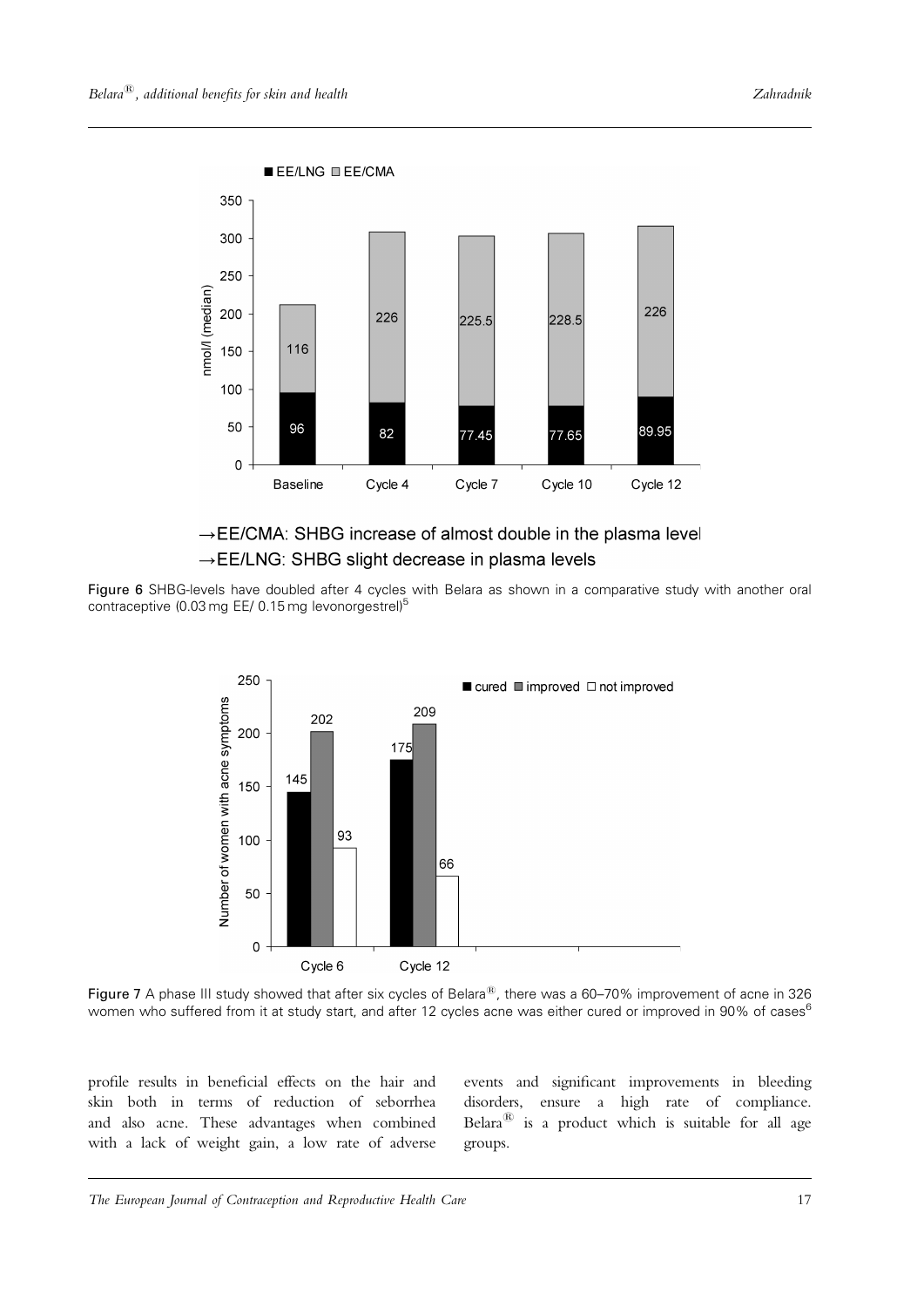#### REFERENCES

- 1. Schramm G, Steffens D. A 12-month evaluation of the CMA-containing oral contraceptive Belara $^{\circledR}$ : efficacy, tolerability and anti-androgenic properties. Contraception 2003;67:305–12.
- 2. Zahradnik HP, Wetzka B, Schuth W. Zyklusabhängige Befindlichkeitsstörungen der Frau. Gynäkologe 2000;33: 225–38.
- 3. Ardila MD, Binek M, Mojica C, Sanchez F. Experiences with the new oral contraceptive EE/CMA (ethinyl estradiol/chlormadinone acetate) in Columbia: An observational phase IV study. Abstract from 6th Congress of the European Society of Gynaecology 2005, Helsinki.
- 4. COSS-Study, Clin. Biochem. Report 2003. Grünenthal.
- 5. Worret I, Arp W, Zahradnik HP, et al. Acne resolution rates: results of a single-blind, randomized, controlled, parallel phase III trial with  $EE/CMA$  (Belara $^{(8)}$ ) and  $EE/$ LNG (Microgynon<sup>®</sup>). Dermatology 2001;203:38-44.
- 6. Zahradnik HP, Goldberg J, Andreas J-O. Efficacy and safety of the new anti-androgenic oral contraceptive Belara<sup>®</sup>. Contraception 1998;57:103-9.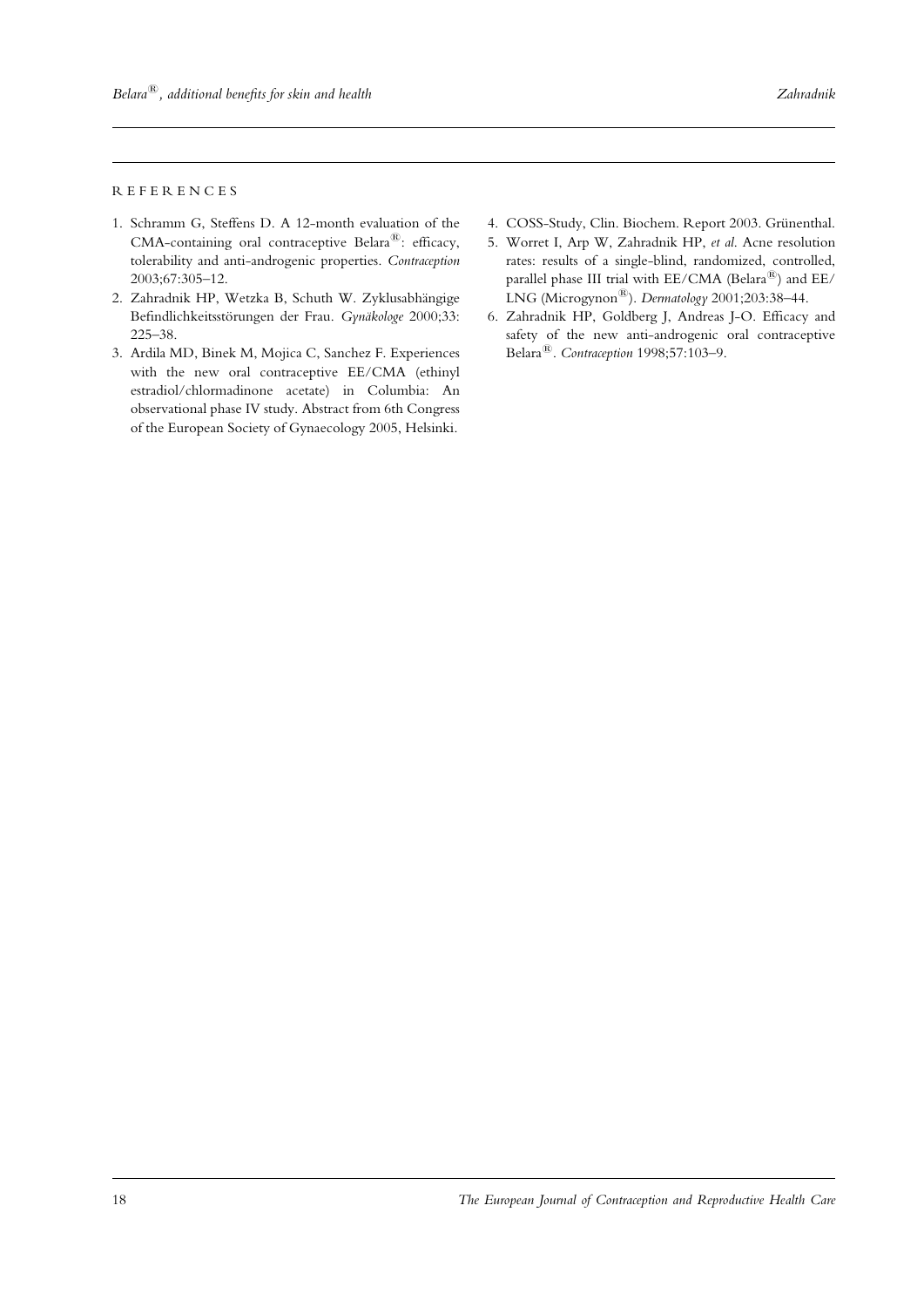Copyright of European Journal of Contraception & Reproductive Health Care is the property of Taylor & Francis Ltd. The copyright in an individual article may be maintained by the author in certain cases. Content may not be copied or emailed to multiple sites or posted to a listserv without the copyright holder's express written permission. However, users may print, download, or email articles for individual use.